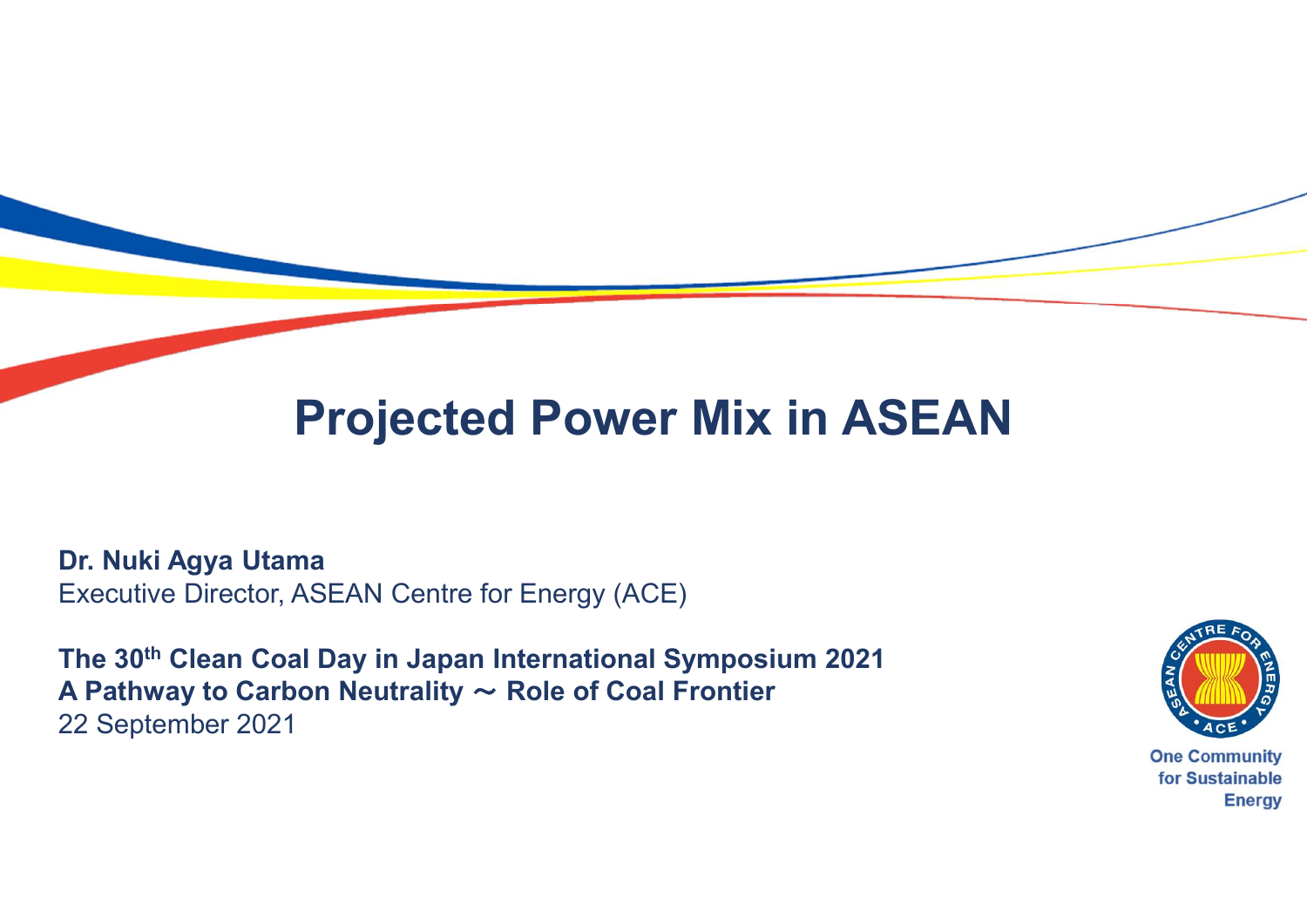# Coal Utilisation in ASEAN



- In ASEAN power sector, a<br>significant transition to low<br>carbon sources is expected to<br>take place under the ATS and<br>the APS however seed will In ASEAN power sector, a<br>significant transition to low<br>carbon sources is expected to<br>take place under the ATS and<br>the APS, however, coal will In ASEAN power sector, a<br>significant transition to low<br>carbon sources is expected to<br>take place under the ATS and<br>the APS, however, coal will<br>remain important. In ASEAN power sector, a<br>significant transition to low<br>carbon sources is expected to<br>take place under the ATS and<br>the APS, however, coal will<br>remain important.<br>**Under ATS, in 2025, coal** In ASEAN power sector, a<br>significant transition to low<br>carbon sources is expected to<br>take place under the ATS and<br>the APS, however, coal will<br>remain important.<br>**Under ATS, in 2025, coal<br>fired power plants contribute FREAN power sector, a**<br>significant transition to low<br>carbon sources is expected to<br>take place under the ATS and<br>the APS, however, coal will<br>remain important.<br>**Under ATS, in 2025, coal<br>fired power plants contribute<br>37% of** In ASEAN power sector, a<br>significant transition to low<br>carbon sources is expected to<br>take place under the ATS and<br>the APS, however, coal will<br>remain important.<br>**Under ATS, in 2025, coal<br>fired power plants contribute**<br>37% o In ASEAN power sector, a<br>significant transition to low<br>carbon sources is expected to<br>take place under the ATS and<br>the APS, however, coal will<br>remain important.<br>**Under ATS, in 2025, coal<br>fired power plants contribute**<br>37% o • In ASEAN power sector, a<br>significant transition to low<br>carbon sources is expected to<br>take place under the ATS and<br>the APS, however, coal will<br>remain important.<br>**Under ATS, in 2025, coal<br>fired power plants contribute<br>37%** In ASEAN power sector, a<br>significant transition to low<br>carbon sources is expected to<br>take place under the ATS and<br>the APS, however, coal will<br>remain important.<br>**Under ATS, in 2025, coal<br>fired power plants contribute**<br>**37%** In ASEAN power sector, a<br>significant transition to low<br>carbon sources is expected to<br>take place under the ATS and<br>the APS, however, coal will<br>remain important.<br>**Under ATS, in 2025, coal<br>fired power plants contribute**<br>**37%** In ASEAN power sector, a<br>significant transition to low<br>carbon sources is expected to<br>take place under the ATS and<br>the APS, however, coal will<br>remain important.<br>**Under ATS, in 2025, coal**<br>**fired power plants contribute**<br>37% • In ASEAN power sector, a<br>significant transition to low<br>carbon sources is expected to<br>take place under the ATS and<br>the APS, however, coal will<br>remain important.<br>**Under ATS, in 2025, coal**<br>**fired power plants contribute<br>37** In ASEAN power sector, a<br>significant transition to low<br>carbon sources is expected to<br>take place under the ATS and<br>the APS, however, coal will<br>remain important.<br>**Under ATS, in 2025, coal**<br>**fired power plants contribute**<br>**37** significant transition to low<br>carbon sources is expected to<br>take place under the ATS and<br>the APS, however, coal will<br>remain important.<br>**Under ATS, in 2025, coal**<br>**fired power plants contribute**<br>**37%** of total capacity wher
- 
- 
- ASEAN Installed Capacity Mix for ATS and APS **Example 20 and APS** and APS **be essential to maintain grid** stability.

Source: Strategic Report on the New Role of Coal-Fired Power Plants in Era of Energy Transition (2021)

**One Community for Sustainable Energy**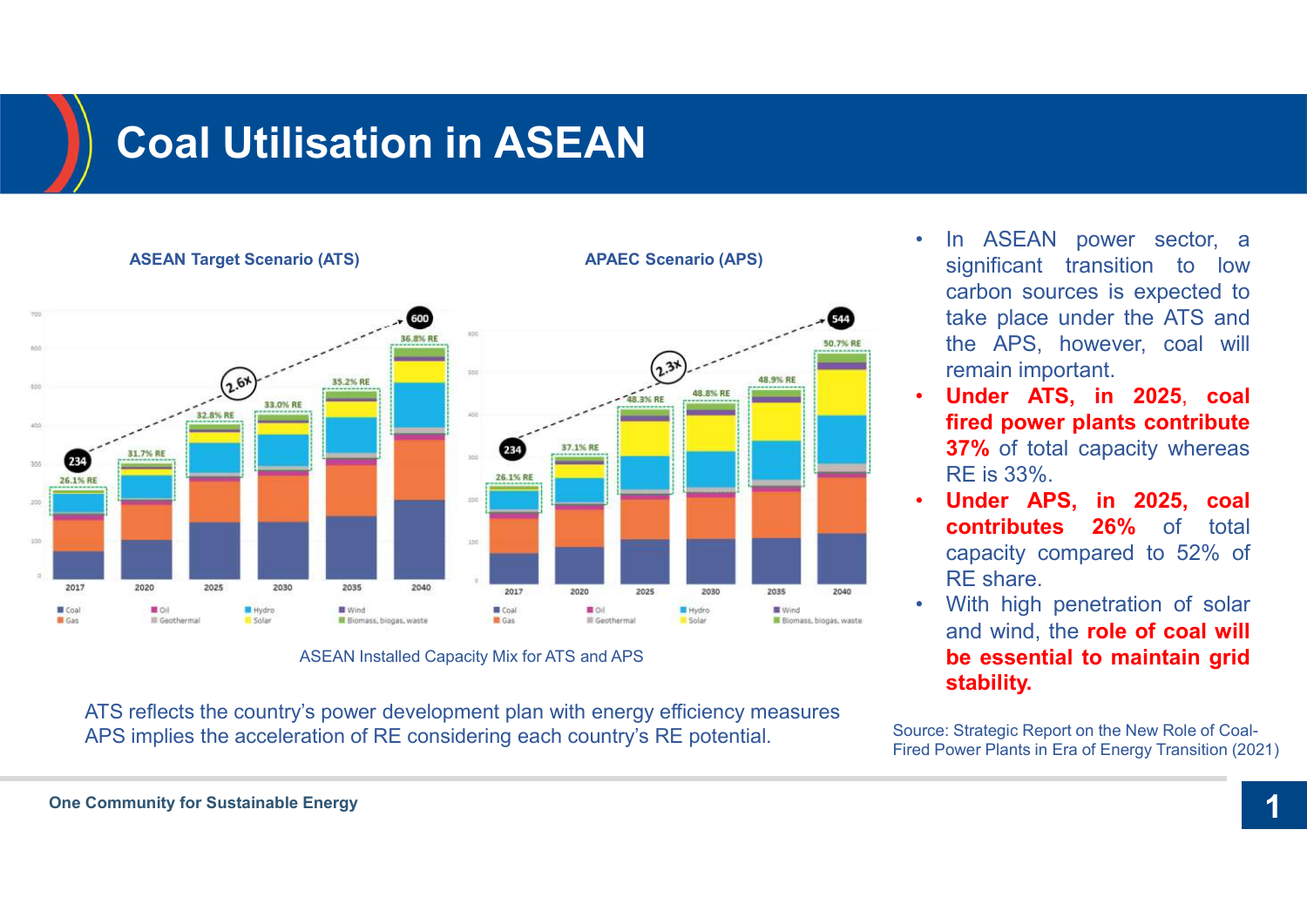### Cleaner Coal Utilisation for ASEAN

| Brunei | Cambodia |                          | Indonesia |           | Laos |      | Malaysia |      | Myanmar Philippines Singapore           |       |                          |      | Thailand | Vietnam |        |
|--------|----------|--------------------------|-----------|-----------|------|------|----------|------|-----------------------------------------|-------|--------------------------|------|----------|---------|--------|
|        |          |                          |           | \$3.51    |      |      |          |      |                                         |       |                          |      |          |         | 32.21  |
|        |          |                          | 26.81     | 5.99      |      |      | 8.18     |      |                                         | 27.93 |                          |      |          |         | 26 S.T |
|        |          | 3.20                     | 日期        | 14.57     | 4.00 | 8.54 | 11 01    | 3.43 | 8.05                                    | 6.66  |                          | 5.71 | 5.98     | 15 59   |        |
|        |          | 2017 2040 2017 2040 2017 |           | 2040 2017 |      |      |          |      | 2040 2017 2040 2017 2040 2017 2040 2017 |       | 2040 2017 2040 2017 2040 |      |          |         |        |

- In 2040, it is projected that there will<br>be **more than 60 GW additional**<br>capacity of Supercritical and Ultra-<br>Supercritical Coal power plants with<br>scaund US\$ 77 billion, invoctment In 2040, it is projected that there will<br>be **more than 60 GW additional**<br>capacity of Supercritical and Ultra-<br>Supercritical Coal power plants with<br>around US\$ 77 billion investment In 2040, it is projected that there will<br>be **more than 60 GW additional**<br>capacity of Supercritical and Ultra-<br>Supercritical Coal power plants with<br>around US\$ 77 billion investment<br>needed. In 2040, it is projected that there will<br>be **more than 60 GW additional**<br>**capacity of Supercritical and Ultra-<br>Supercritical Coal** power plants with<br>around US\$ 77 billion investment<br>meeded.<br>Nalaysia is leading the way to s In 2040, it is projected that there will<br>be **more than 60 GW additional**<br>**capacity of Supercritical and Ultra-<br>Supercritical Coal** power plants with<br>around US\$ 77 billion investment<br>meeded.<br>Malaysia is leading the way to s needed. • In 2040, it is projected that there will<br>be **more than 60 GW additional**<br>**capacity of Supercritical and Ultra-<br>Supercritical Coal** power plants with<br>around US\$ 77 billion investment<br>needed.<br>Malaysia is leading the way to In 2040, it is projected that there will<br>be **more than 60 GW additional**<br>**capacity of Supercritical and Ultra-<br>Supercritical Coal** power plants with<br>around US\$ 77 billion investment<br>meeded.<br>Malaysia is leading the way to s In 2040, it is projected that there will<br>be **more than 60 GW additional**<br>**capacity of Supercritical and Ultra-<br>Supercritical Coal power plants with<br>around US\$ 77 billion investment<br>needed.<br>Malaysia is leading the way to sh** In 2040, it is projected that there will<br>be **more than 60 GW additional**<br>**capacity of Supercritical and Ultra-**<br>**Supercritical Coal** power plants with<br>around US\$ 77 billion investment<br>needed.<br>Malaysia is leading the way to **12017** In 2040, it is projected that there will<br>
be **more than 60 GW additional**<br> **capacity of Supercritical and Ultra-**<br> **Supercritical Coal** power plants with<br>
around US\$ 77 billion investment<br>
needed.<br>
• Malaysia is le In 2040, it is projected that there will<br>be **more than 60 GW additional**<br>capacity of Supercritical and Ultra-<br>Supercritical Coal power plants with<br>around US\$ 77 billion investment<br>needed.<br>Malaysia is leading the way to shi In 2040, it is projected that there will<br>be **more than 60 GW additional**<br>capacity of Supercritical and Ultra-<br>Supercritical Coal power plants with<br>around US\$ 77 billion investment<br>needed.<br>Malaysia is leading the way to shi In 2040, it is projected that there will<br>be **more than 60 GW additional**<br>**capacity of Supercritical and Ultra-**<br>**Supercritical Coal** power plants with<br>around **US\$ 77 billion investment**<br>needed.<br>Malaysia is leading the way
- 
- 

Source: Strategic Report on the New Role of Coal-Fired Power Plants in Era of Energy Transition (2021)

**2** One Community for Sustainable Energy